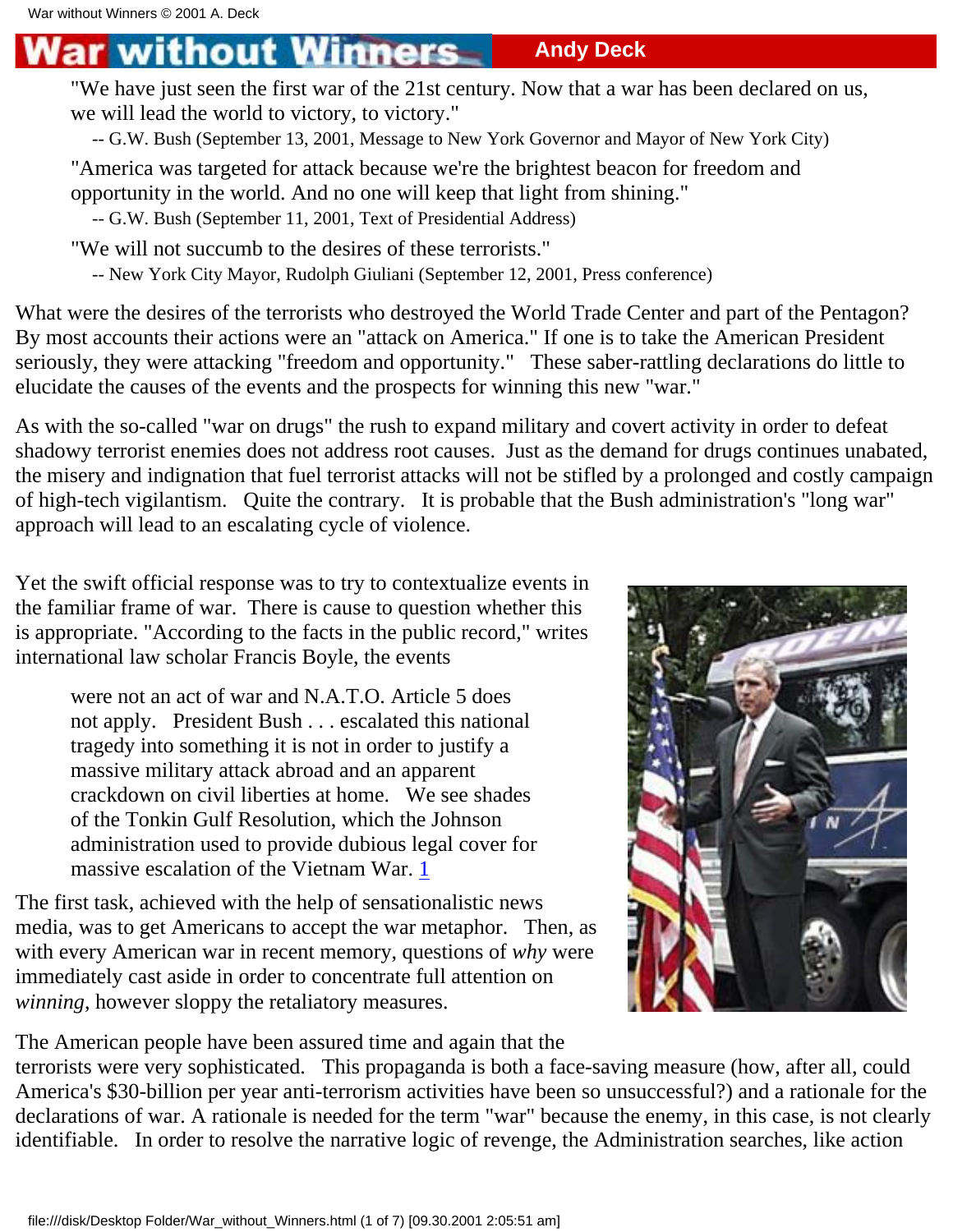War without Winners © 2001 A. Deck

film-makers in the 90's, for a convincing post-Cold War enemy. But this time, there is no formidable Iraqi army, no weapons of mass destruction to destroy. Aside from the guilty, who may be very few in number, the unfortunate people who serve as proxy-enemies in this agonizing script are the people of Afghanistan, already beset with the ravages of drought and civil war.

Prolonged drought has sent nearly a million Afghans - about 5 percent of the population - on a desperate flight from hunger. Some have gone to other Afghan cities, others across the border. More than one million are "at risk of starvation," according to the United Nations. [2](#page-6-0)

As with Palestinians and Iraqis, things could not get much worse for the Afghans. Initially, the use of the awesome force of the US military against the people of Afghanistan may receive broad diplomatic approval, partly out of fear and intimidation. But sympathy and tolerance for American assaults on third world countries will not last long, especially outside of Europe. Then it will only be a matter of time before the Bush administration's hard-line policies will motivate more extremists to send more warning signals to Washington.

In embarking upon this new "war" against terrorism it is important to recognize that leveling Afghanistan will not eliminate terrorism. Perhaps it is a good time to begin evaluating why Americans are being targeted in the first place. In the days and weeks following the tragedy, America's talking heads often avoided the question. Their live -- but rehearsed -- war coverage focused on rescue and retaliation. When they did occasionally assess the motives for the attack, many expressed bewilderment. But if one endeavors to sort out the *realpolitik*, a picture emerges that is far less abstract, "incomprehensible," and "unthinkable" than American media pundits suggest.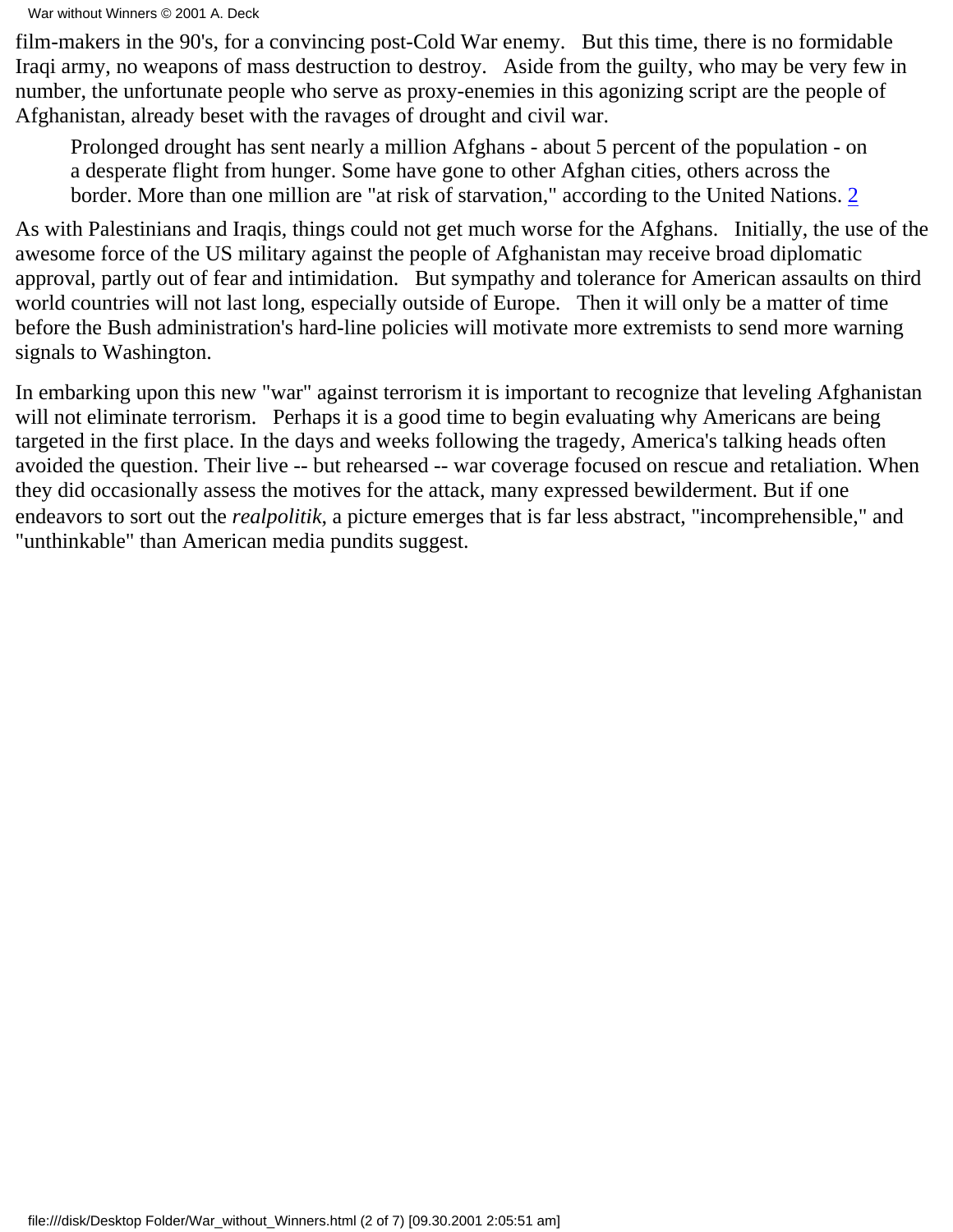

With regard to the Middle East, as elsewhere, the present Bush administration has inherited abrasive alliances, and it has maintained them. But it has also generated new problems. There are many policy vectors that are relevant to the rise of anti-American sentiment, and it would be foolish to neglect their relation to the "war" against terrorism.

As we are inexorably led down the road to military confrontation in the Middle East, it is necessary to gain clarity about the specific actors and their motivations before one can even think about how to respond. For Americans who like their heros and villains portrayed in simple dichotomies of good and evil, the result of this kind of clarity will be disturbing because the United States has created many enemies through its policies in the Middle East over the past century and bears a significant amount of responsibility for creating a fertile soil for anti-American hatred. Any American response that does not address this truth is doomed to further the cycle of violence. [3](#page-6-0)

Americans should understand that many Arabs and Muslims are tired of seeing Palestinians being killed, humiliated, and vilified, while the U.S. supports the violent agenda of Ariel Sharon. The U.S. vetoes U.N. resolutions condemning Israeli killings. This slanted perspective suggests that when Israelis kill they are innocent, whereas Palestinians are always terrorists. Likewise, apart from Great Britain, the coalition that supported the Gulf War does not support the continued U.S. bombing in Iraq, let alone the economic embargo which has fostered a child and infant mortality crisis of genocidal proportions.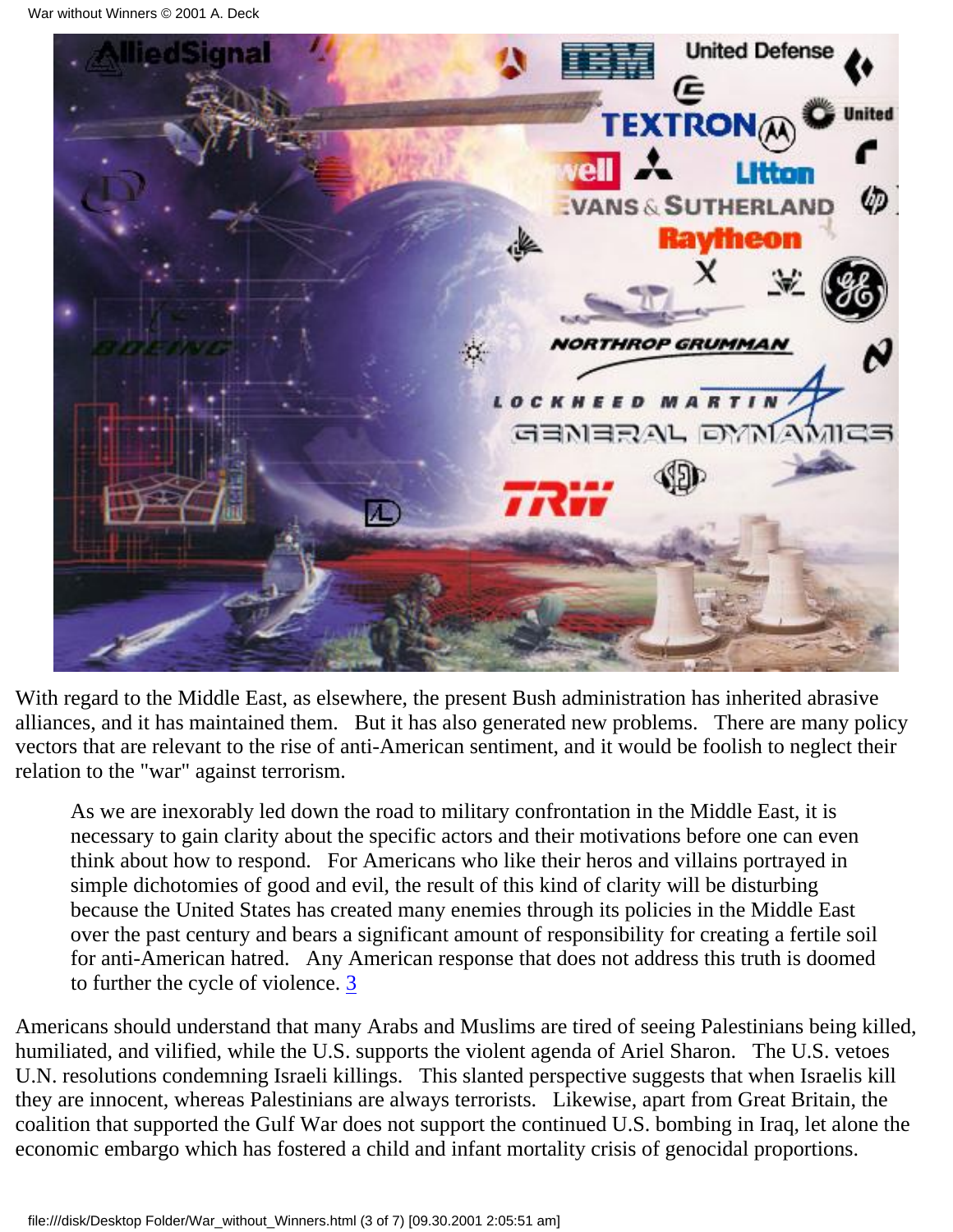- Refusal to attend the Durban conference on racism
- Refusal to criticize Israeli terrorism (while at the same time providing military equipment and assistance)
- Continued embargo and bombing of Iraq
- Advocacy of a unilateral missile defense shield, and the simultaneous steps toward the militarization of space
- Aggressive abandonment of nuclear non-proliferation treaties
- Repressive response to planned demonstrations against I.M.F. and World Bank policies (fortification of downtown Washington D.C.)
- Refusal to participate in the international effort to stop global warming

A growing list of the Bush administration's provocative foreign policies

Instead of using September 11th as a cause to reevaluate isolationist and internationally unpopular American foreign policies, the Bush administration is using the events as an opportunity to boost expenditure on weapons, surveillance, and security. Billions of dollars are earmarked for "retaliation." Ultimately this insures the continuation of violent conflict. This posture can hardly be viewed as a surprise, however, because Bush has pushed aggressively to increase military spending and to provoke new arms races ever since he came to power. Summarizing the situation, Noam Chomsky writes,

The events reveal, dramatically, the foolishness of ideas about "missile defense." As has been obvious all along, and pointed out repeatedly by strategic analysts, if anyone wants to cause immense damage in the U.S., including weapons of mass destruction, they are highly unlikely to launch a missile attack, thus guaranteeing their immediate destruction. There are innumerable easier ways that are basically unstoppable. But today's events will, nonetheless, be used to increase the pressure to develop these systems and put them into place. "Defense" is a thin cover for plans for militarization of space, and with good PR, even the flimsiest arguments will carry some weight among a frightened public. In short, the crime is a gift to the hard jingoist right, those who hope to use force to control their domains. That is even putting aside the likely U.S. actions, and what they will trigger - possibly more attacks like this one, or worse. The prospects ahead are even more ominous than they appeared to be before the latest atrocities. [4](#page-6-0)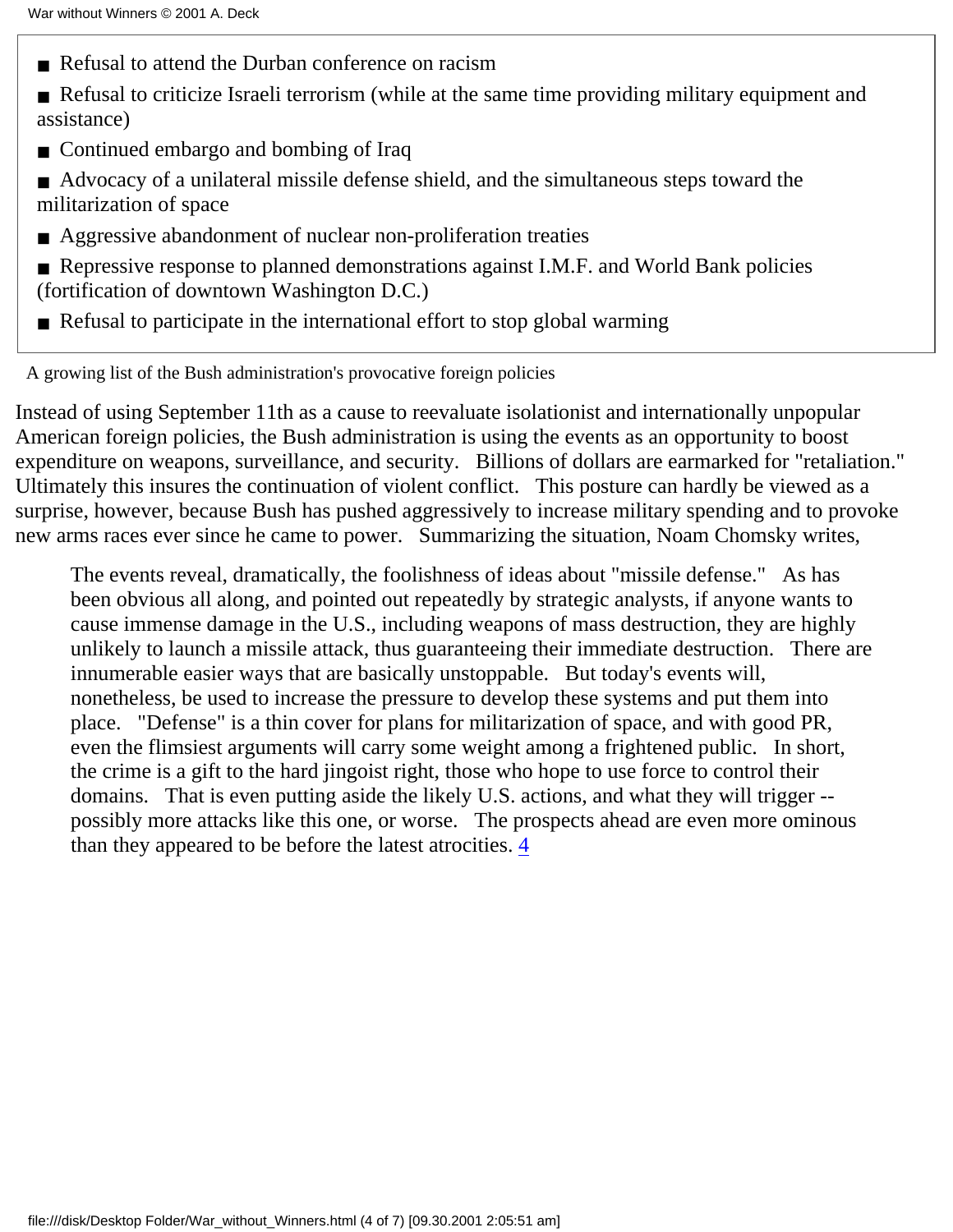

Rather than fanning the flames of global militarism with billions of dollars of new kindling, it is time to change course. Generally, this means demilitarizing, reducing weapons sales, and ending cynical strategic policies inspired by a vision of corporate globalization and natural resource control. Rather than adopting the blood thirsty howl for vengeance, it is imperative to resist the hard-right militarization of civil society, and to try to move G8 policy in directions that will diffuse the hatred that has given rise to this terrorism. By ignoring Seattle, Genoa, and other peaceful protests; by remaining the world's number one arms exporter, the world's number one polluter, and the world's number one developer of space-based weapons, the U.S. continues on a road that will not eliminate terrorism, but rather, will exacerbate it.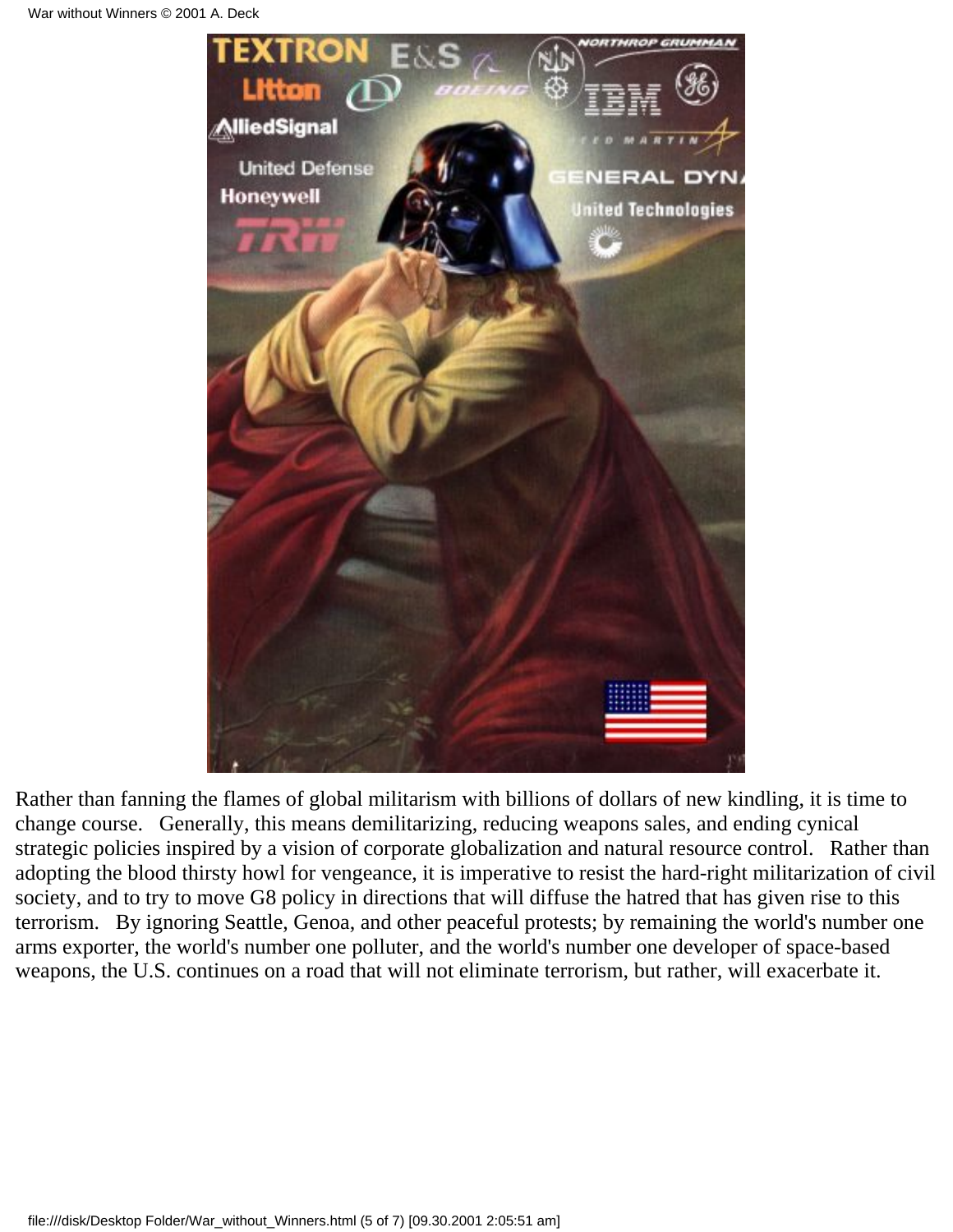